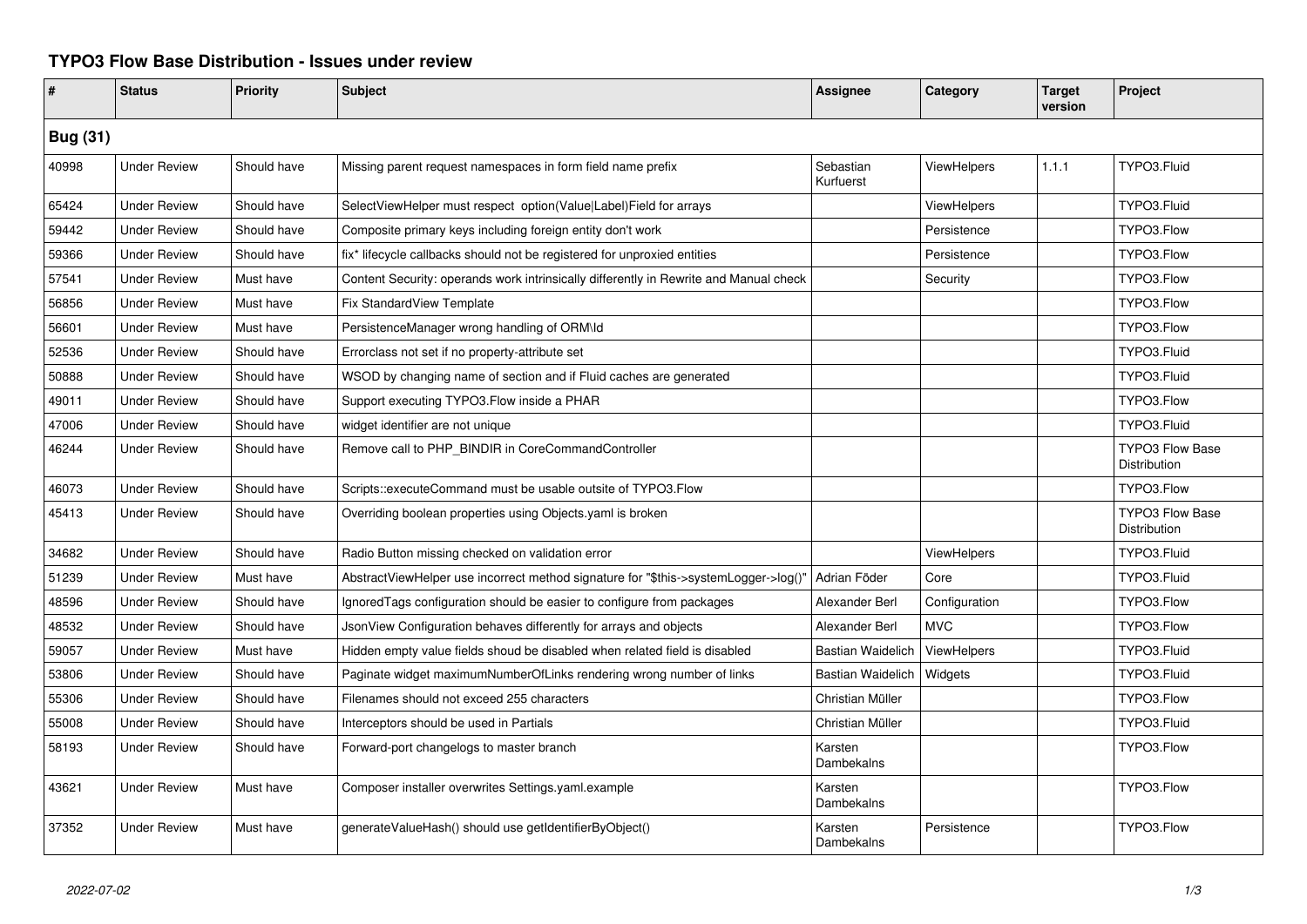| #            | <b>Status</b>       | <b>Priority</b> | Subject                                                                                                   | <b>Assignee</b>        | Category      | <b>Target</b><br>version | Project         |  |
|--------------|---------------------|-----------------|-----------------------------------------------------------------------------------------------------------|------------------------|---------------|--------------------------|-----------------|--|
| 31500        | <b>Under Review</b> | Must have       | Argument validation for CLI requests is not done                                                          | Karsten<br>Dambekalns  | Validation    |                          | TYPO3.Flow      |  |
| 37292        | <b>Under Review</b> | Should have     | PropertyMappingConfiguration::mapUnknownProperties is not passed down to<br>Subconfiguration              | Sebastian<br>Kurfuerst | Property      |                          | TYPO3.Flow      |  |
| 47325        | <b>Under Review</b> | Should have     | ReflectionData and classSchema caches need not be freezable                                               |                        | Reflection    | 2.0.1                    | TYPO3.Flow      |  |
| 51809        | <b>Under Review</b> | Must have       | Commit "[BUGFIX] Published resources don't support symlinks" produces an fatal<br>error on Windows        | Adrian Föder           | Core          | 2.0.1                    | TYPO3.Flow      |  |
| 42601        | <b>Under Review</b> | Must have       | Content Security: QOM rewriting is omitted if used in certain cases in an Action<br>Controller            | Robert Lemke           | Security      | 2.0.1                    | TYPO3.Flow      |  |
| 44234        | <b>Under Review</b> | Should have     | selectViewHelper's sorting does not respect locale collation                                              |                        | ViewHelpers   | 2.1                      | TYPO3.Fluid     |  |
| Feature (18) |                     |                 |                                                                                                           |                        |               |                          |                 |  |
| 60095        | <b>Under Review</b> | Should have     | LockManager's LockHoldingStackPage should be configurable                                                 |                        | Configuration |                          | TYPO3.Flow      |  |
| 54037        | <b>Under Review</b> | Should have     | JsonView accepts encoding options                                                                         |                        | <b>MVC</b>    |                          | TYPO3.Flow      |  |
| 51676        | <b>Under Review</b> | Should have     | Support of symlinks for Resources                                                                         |                        | Resource      |                          | TYPO3.Flow      |  |
| 49756        | <b>Under Review</b> | Should have     | Select values by array key in checkbox viewhelper                                                         |                        |               |                          | TYPO3.Fluid     |  |
| 48657        | <b>Under Review</b> | Should have     | support HTTP_RANGE                                                                                        |                        |               |                          | TYPO3.Flow      |  |
| 47191        | <b>Under Review</b> | Should have     | Make (property) Validators aware of parent class and the property they belong to                          |                        | Validation    |                          | TYPO3.Flow      |  |
| 46257        | <b>Under Review</b> | Should have     | Add escape sequence support for Fluid                                                                     |                        | Core          |                          | TYPO3.Fluid     |  |
| 37405        | <b>Under Review</b> | Should have     | When changing a property wich is used in routing the Link-VH should direkt to the<br>new properties value |                        | MVC - Routing |                          | TYPO3.Flow      |  |
| 59672        | <b>Under Review</b> | Should have     | Add support for Doctrine 2.5 embeddables                                                                  | Alexander Berl         | Persistence   |                          | TYPO3.Flow      |  |
| 45100        | <b>Under Review</b> | Should have     | RequestDispatchingAspect should check if entry point can handle current request                           | Christopher<br>Hlubek  |               |                          | TYPO3.Flow      |  |
| 50115        | <b>Under Review</b> | Must have       | During the policy loading, we need to take care if class exist                                            | Dominique Feyer        | Security      |                          | TYPO3.Flow      |  |
| 35030        | <b>Under Review</b> | Should have     | Dynamic locale detection                                                                                  | Karsten<br>Dambekalns  | 118n          |                          | TYPO3.Flow      |  |
| 55793        | <b>Under Review</b> | Could have      | Add Support for groupBy                                                                                   | Kerstin<br>Huppenbauer | Persistence   |                          | TYPO3.Flow      |  |
| 52640        | <b>Under Review</b> | Should have     | Create an UnlessViewHelper as opposite to the IfViewHelper                                                | Marc Neuhaus           |               |                          | TYPO3.Fluid     |  |
| 37373        | <b>Under Review</b> | Should have     | Make annotation overrides / "injection" via Objects.yaml possible                                         | Marc Neuhaus           | Configuration |                          | TYPO3.Flow      |  |
| 29972        | <b>Under Review</b> | Should have     | Configurable Redirects                                                                                    | Tim Kandel             | MVC - Routing |                          | TYPO3.Flow      |  |
| 43424        | Under Review        | Should have     | Support subpackage when kickstarting model & repository                                                   | Karsten<br>Dambekalns  |               | 2.0.1                    | TYPO3.Kickstart |  |
| 43346        | <b>Under Review</b> | Should have     | Allow property mapping configuration via template                                                         | Karsten<br>Dambekalns  | ViewHelpers   | 2.1                      | TYPO3.Fluid     |  |